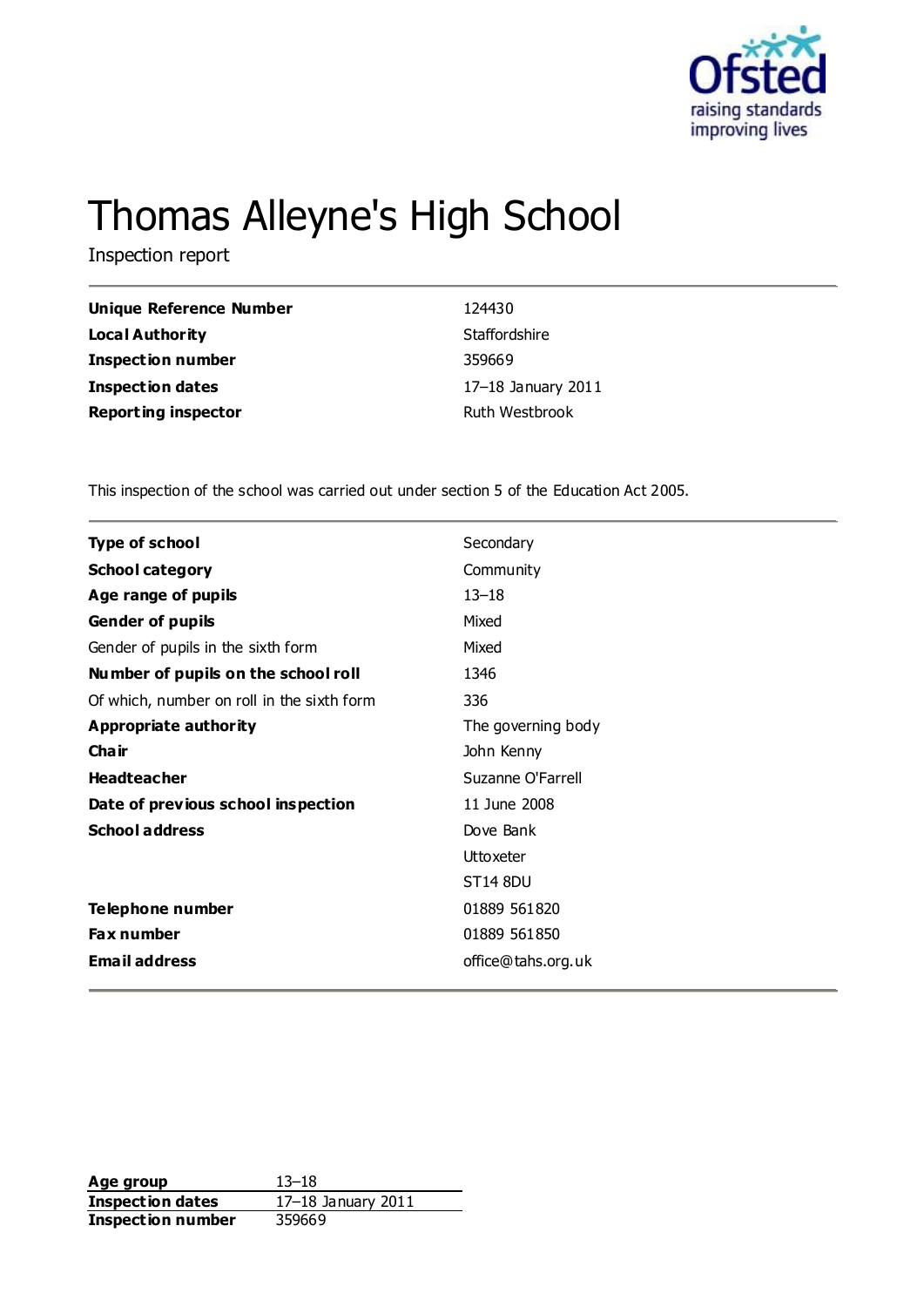The Office for Standards in Education, Children's Services and Skills (Ofsted) regulates and inspects to achieve excellence in the care of children and young people, and in education and skills for learners of all ages. It regulates and inspects childcare and children's social care, and inspects the Children and Family Court Advisory Support Service (Cafcass), schools, colleges, initial teacher training, work-based learning and skills training, adult and community learning, and education and training in prisons and other secure establishments. It assesses council children's services, and inspects services for looked after children, safeguarding and child protection.

Further copies of this report are obtainable from the school. Under the Education Act 2005, the school must provide a copy of this report free of charge to certain categories of people. A charge not exceeding the full cost of reproduction may be made for any other copies supplied.

If you would like a copy of this document in a different format, such as large print or Braille, please telephone 0300 123 4234, or email **[enquiries@ofsted.gov.uk](mailto:enquiries@ofsted.gov.uk)**.

You may copy all or parts of this document for non-commercial educational purposes, as long as you give details of the source and date of publication and do not alter the documentation in any way.

To receive regular email alerts about new publications, including survey reports and school inspection reports, please visit our website and go to 'Subscribe'.

Royal Exchange Buildings St Ann's Square Manchester M2 7LA T: 0300 123 4234 Textphone: 0161 618 8524 E: **[enquiries@ofsted.gov.uk](mailto:enquiries@ofsted.gov.uk)**

W: **[www.ofsted.gov.uk](http://www.ofsted.gov.uk/)**

© Crown copyright 2011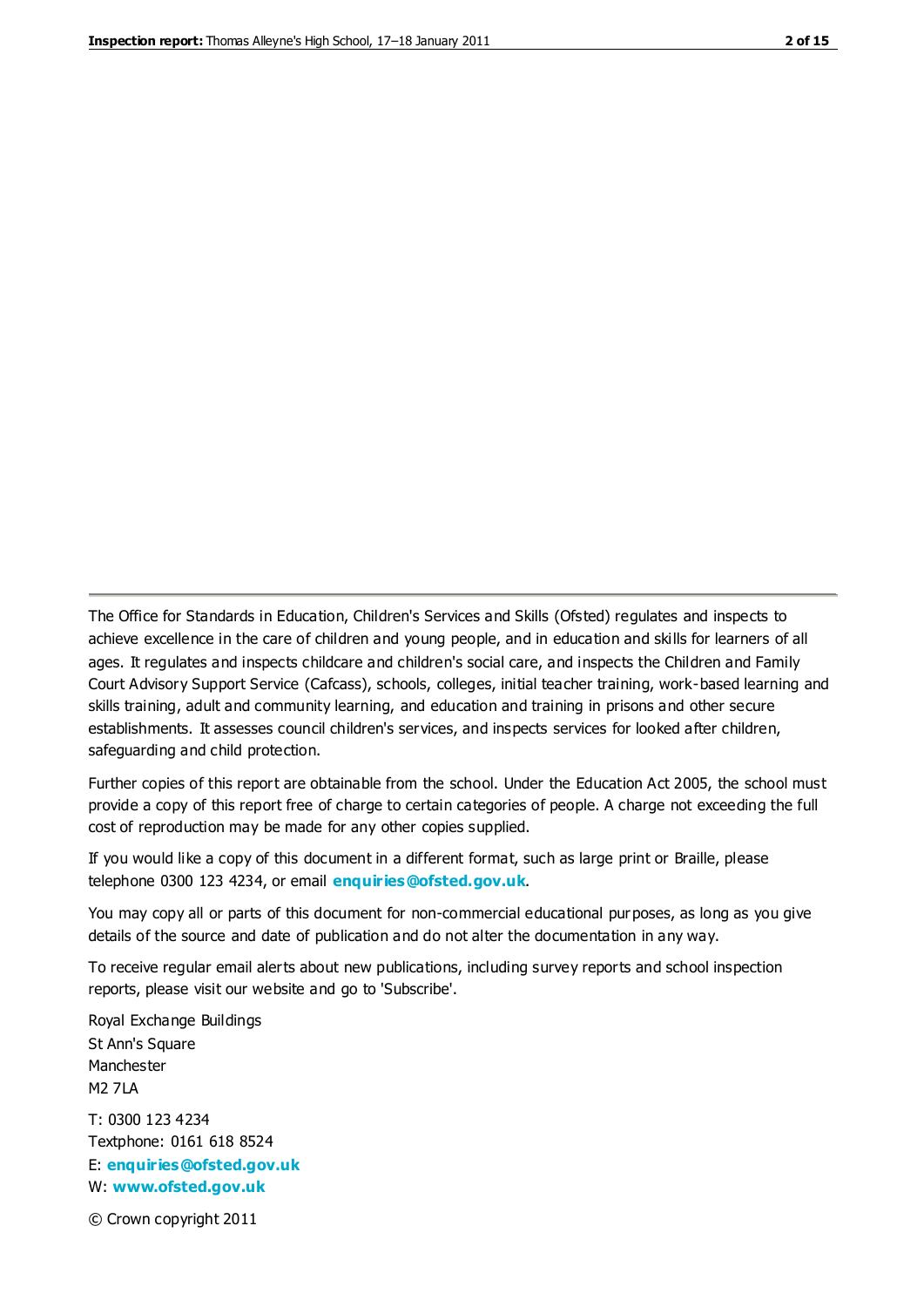# **Introduction**

This inspection was carried out by five additional inspectors. The inspectors visited 42 lessons and observed 42 teachers. Meetings were held with the Chair of the Governing Body and five governors, senior and middle managers and a group of parents and carers. Inspectors spoke to six groups of students including some from the sixth form. They observed the school's work, and looked at improvement plans, key policy documents, assessment information, minutes of the governing body and students' books. In addition, 302 responses to the parents' and carers' questionnaire were received and analysed, together with questionnaire responses from staff and a sample of 409 students from Key Stages 3 and 4 and the sixth form.

The inspection team reviewed many aspects of the school's work. It looked in detail at a number of key areas.

- $\blacksquare$  How effective are plans to raise attainment by increasing the proportion of students gaining a grade A\* to C in both English and mathematics?
- How well do teaching and the use of assessment support all students with special educational needs and/or disabilities when in lessons?
- $\blacksquare$  How well are the strategies for raising the achievement of boys working?
- $\blacksquare$  To what extent are the improvements to the quality of the sixth form fully embedded and promoting good progress for students across all courses?

# **Information about the school**

This secondary school is larger than average and also has more sixth form students than is typical. Students join the school at the beginning of Year 9. The school is a specialist school for technology. It was appointed an International Baccalaureate World School in 2007, and has full International School status. The proportion of students with special educational needs and/or disabilities is below average. In 2009 the school received full accreditation as a dyslexia friendly school. Almost all students are from White British families. There are very few students for whom English is an additional language. The proportion of students known to be eligible for free school meals is well below average.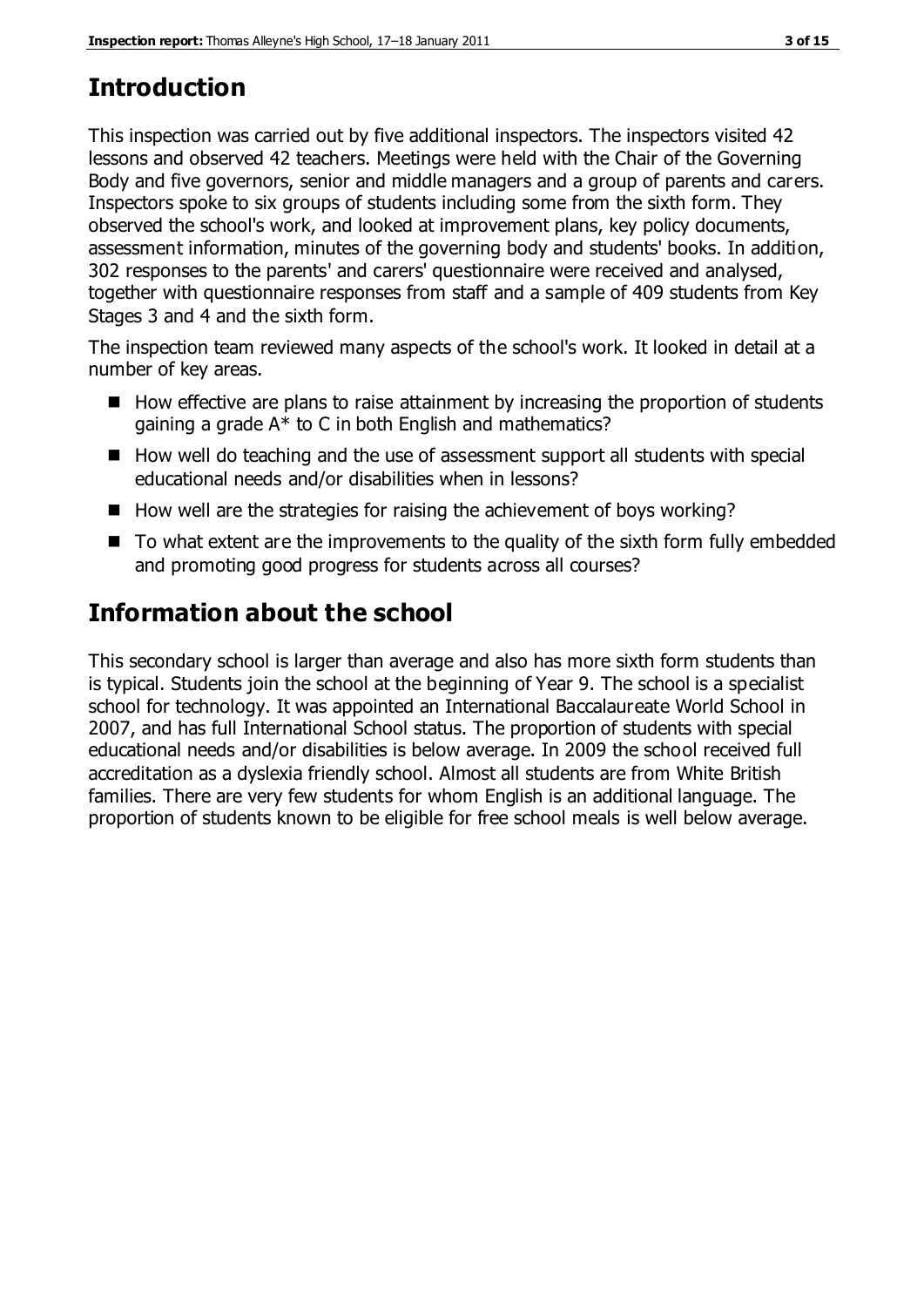# **Inspection judgements**

| Overall effectiveness: how good is the school? |
|------------------------------------------------|
|                                                |

### **The school's capacity for sustained improvement 2**

### **Main findings**

This is a good school. As the only comprehensive school in a large geographical area, it is successful in building a strong community which welcomes and meets the needs of students of all abilities from a wide range of very different backgrounds. Underpinning a strong set of values are outstanding care, guidance and support. Through the house system, students become known as individuals and they have high levels of confidence in the school's ability to advise and support them appropriately. Parents and carers value the system because it enables staff to know students and their families well. As one parent commented, 'It has the sense of a small community in a very large school. They care that your child is happy.' There is very well targeted support for students, including those who are potentially vulnerable. A very strong partnership with parents and carers builds on excellent communication. The school openly consults on changes, most recently on the timings of the school day, and is responsive to the views of parents and carers in implementing these. Students of all ages make an excellent contribution to the school and wider communities. Their active participation and responsible action in neighbouring schools, for example, bring much credit to their own school. A large majority of students make a contribution within school as mentors, school council members and through charity fund-raising.

Leaders have a good understanding of the school's strengths and weaknesses which comes from effective self-evaluation by both middle and senior leaders. Since the last inspection, there has been an emphasis on improvements to the quality of provision in Years 9 to 11. Particular targets for the school have been raising attainment in English and the achievement of boys across all subjects. The impact is evident in English where standards are now above average and in boys' attainment and rates of progress which are steadily rising. More recently, the focus has been to raise achievement in the sixth form. Although not yet evident in published examination results, secure plans are in place to bring this about and the evidence from the inspection indicates that students' achievement is already improving. The track record of improvement demonstrates the school's good capacity to improve further.

Teachers plan well and are increasingly making effective use of assessment information to improve the achievement of individual students. In the great majority of lessons, students make at least good progress because the planning ensures that, from the start of the lesson, there is a careful match between activities and the abilities of different students in the group. In the small number of lessons where progress is less rapid, the work is pitched at the middle of the ability range so less able students struggle to complete it and the most able find it too easy. Teachers assess and mark students' work regularly. There is good and outstanding practice which involves students in assessing how well they have done and identifies their next steps. Nevertheless, marking is inconsistent in that some students are not given clear guidance on how to improve and are not encouraged to do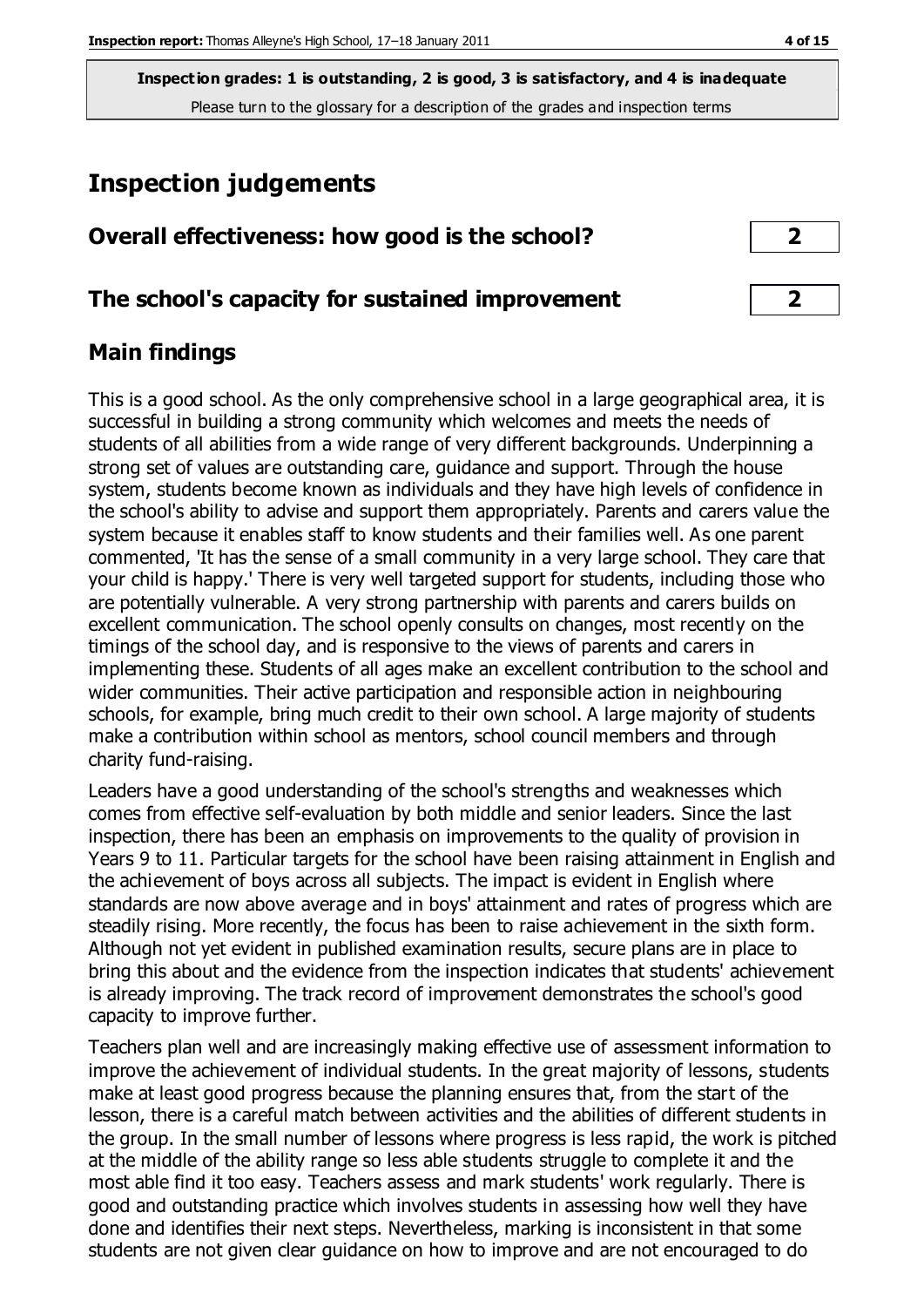so. The inconsistencies in the quality of teaching and use of assessment are more marked in the sixth form where a greater proportion of teaching is satisfactory so students only make the progress expected of them. The use of assessment information to identify underachievement in the sixth form is at an early stage of development so intervention is not always as timely as it needs to be.

## **What does the school need to do to improve further?**

- Ensure that all students make good progress by:
	- matching a range of activities to the needs of individual students throughout the course of all lessons
	- making sure that marking and feedback to students consistently engages them in a dialogue which helps them to improve their work.
- $\blacksquare$  Raise the rate of progress across all courses in the sixth form so that it is at least good by:
	- $-$  ensuring the consistency of the quality of sixth form teaching
	- using best practice to improve satisfactory teaching to good
	- $-$  embedding the systems to track progress so that speedy action is taken when underachievement is identified.

## **Outcomes for individuals and groups of pupils 2**

Students achieve well and enjoy school. When they join the school at the start of Year 9, attainment is broadly average, but there are marked differences between attainment in English and mathematics with that in mathematics being stronger. By the end of Year 11, attainment is above average representing good progress for all groups of students. Until recently, attainment in English has lagged behind other subjects, largely because of the lower starting point and considerable difficulties in staffing groups appropriately. In 2010, English examination results improved considerably and robust data indicate that students currently in Year 11 are set to attain results which are securely above average. The proportion of students reaching a grade  $A^*$  to C in both English and mathematics is above average, but the school has correctly identified that some students narrowly miss reaching this standard in both subjects. Current actions to support this group are well established and students say they feel confident from the guidance they are receiving that they will reach the higher grades.

The quality of learning is good and accelerates rapidly when students are actively involved in their learning through practical activities, drama, discussion and group-work. Students are generally motivated and interested learners. They enjoy extremely positive relationships with their teachers and teaching assistants, and these support the good progress that they make. The achievement of boys has improved as a result of the inclusion, wherever possible, of strategies, activities and texts which they find appealing. Students with special educational needs and/or disabilities make good progress overall. Those with more complex needs and those with statements make consistently good progress and many make outstanding progress. This is because of the thoroughness with which their needs are identified and the good quality of support which they consistently receive in lessons. The progress of those students with less complex special educational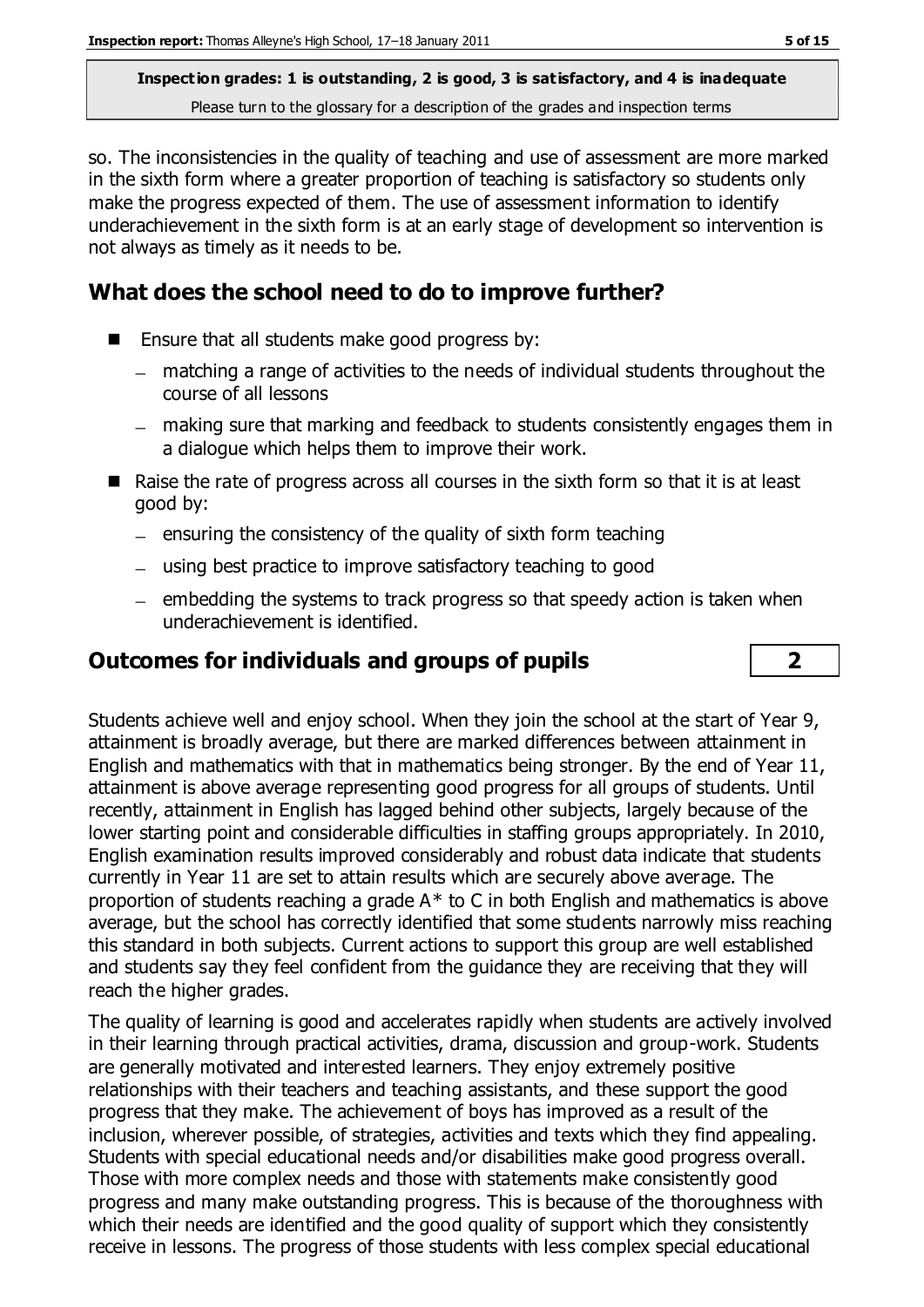needs and/or disabilities is good, but there are some inconsistencies in the quality of planning for them in lessons which does not always help them all make as much progress as they might.

Students behave well in lessons and towards each other and show consideration of others around the site. The use of Dove House is helping to reduce the number of exclusions and maintain a low exclusion rate. It is also helping students to manage their own behaviour more successfully. Students report that there are very few occasions of bullying and that they feel safe in school. They are confident that adults in school will help them should they require it. Students have a good understanding of how to use modern technologies and the internet safely. Significant numbers of students take up sport and physical activities after and outside of school. They have a good understanding of the dangers associated with substance abuse. Students have a secure understanding of their next steps in education. Their attendance is above average and they develop well their communication skills and personal skills such as working in teams, cooperating with and supporting others. The development of positive relationships with peers from a wide variety of backgrounds and often mature reflection ensure good spiritual, moral, social and cultural development.

| Pupils' achievement and the extent to which they enjoy their learning                                                     |                         |
|---------------------------------------------------------------------------------------------------------------------------|-------------------------|
| Taking into account:<br>Pupils' attainment <sup>1</sup>                                                                   | 2                       |
| The quality of pupils' learning and their progress                                                                        | 2                       |
| The quality of learning for pupils with special educational needs and/or disabilities<br>and their progress               |                         |
| The extent to which pupils feel safe                                                                                      |                         |
| Pupils' behaviour                                                                                                         | $\overline{\mathbf{2}}$ |
| The extent to which pupils adopt healthy lifestyles                                                                       | 2                       |
| The extent to which pupils contribute to the school and wider community                                                   | 1                       |
| The extent to which pupils develop workplace and other skills that will contribute to<br>their future economic well-being |                         |
| Taking into account:<br>Pupils' attendance <sup>1</sup>                                                                   |                         |
| The extent of pupils' spiritual, moral, social and cultural development                                                   | 2                       |

These are the grades for pupils' outcomes

<sup>1</sup> The grades for attainment and attendance are: 1 is high; 2 is above average; 3 is broadly average; and 4 is low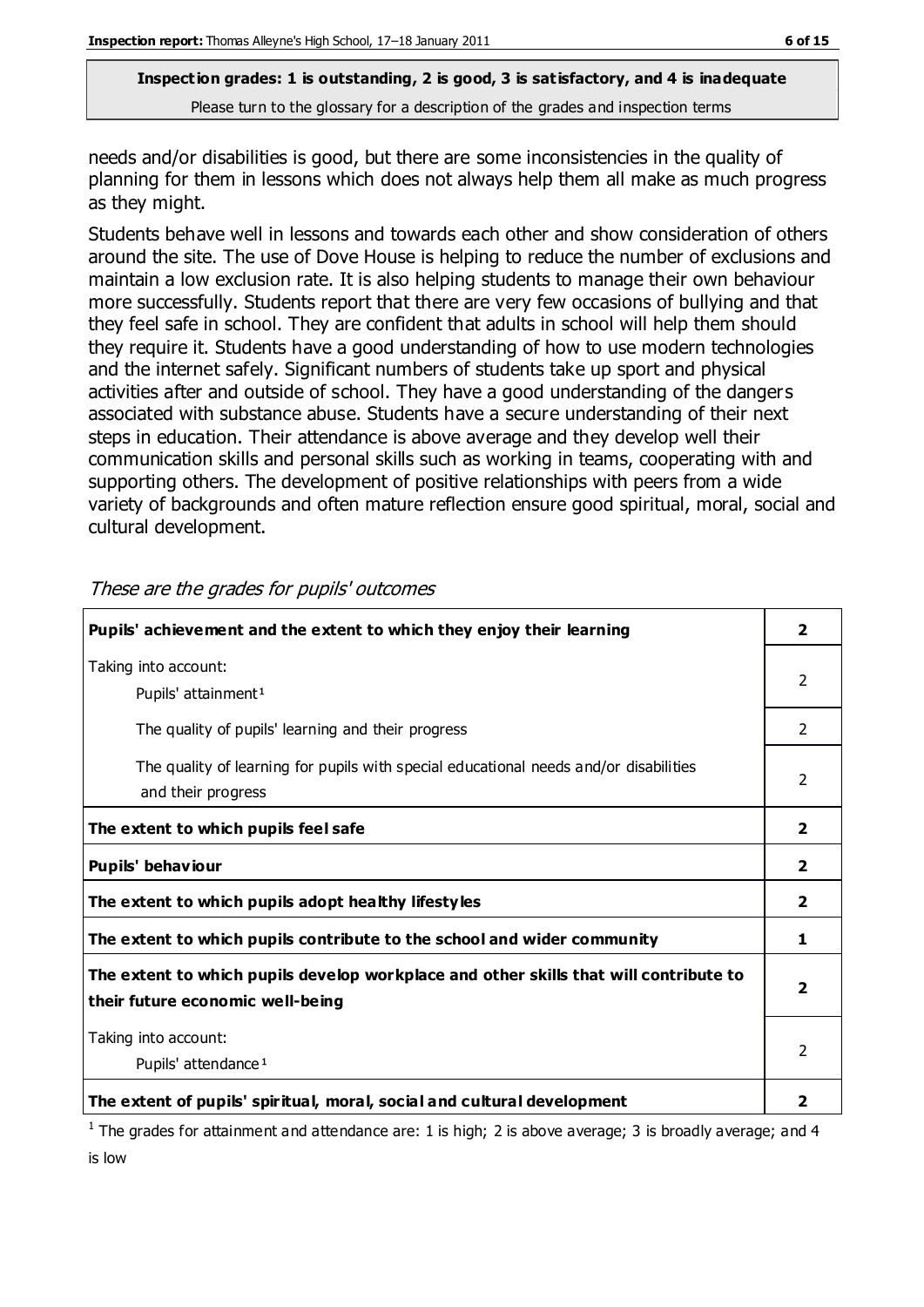#### **How effective is the provision?**

Teachers know their subjects well and use this knowledge to provide a good quality of questioning during lessons, much of which is precise and targeted at particular students. Good use is made of different technologies and resources to enhance the variety of activities in lessons. In the large majority of lessons, teachers plan a range of activities which meet the entire range of abilities within the class. In an art class in Year 11, for example, the excellent planning was based on the teacher's knowledge of the previous progress of students. Clear explanations and varied expectations enabled all students of varying abilities to make outstanding progress with the topic. Occasionally, lesson activities do not take sufficient account of students' previous understanding of the work and are pitched at one level. As a result, the pace of learning slows, especially for the most capable students who require more challenge and for the least able who need more support. Teaching assistants are used well in lessons and make a significant contribution to the progress made by students with special educational needs and/or disabilities. Assessment of students' work is thorough and frequent. Feedback to students generally tells them how well they have done and there is good practice in setting targets for improvement and engaging the students to respond to these. During the inspection, this was seen in art, design and technology and English. On a few occasions, students do not receive enough feedback on what to do next or there is no check on students' responses to feedback.

Students of all abilities have an extensive range of learning opportunities which contribute well to their good achievement on a wide range of courses. The school's specialist status in technology continues to support learning well including boosting boys' achievement across a range of subjects. The good range of courses and enrichment activities within the specialism contribute to improved achievement. Effective techniques which are employed in design and technology are improving boys' literacy skills. The enrichment programmes and extra-curricular opportunities are many and varied and are a strength of the curriculum. Take-up by students is high and their experiences in these activities contribute well to good personal development in all areas.

The arrangements made for transition are exemplary with high levels of interaction with middle schools and prospective parents. As a result, students settle quickly. The quality of information and guidance provided for individual students in respect of choices about future pathways or personal health is outstanding. There is excellent support for students to catch up on their studies should they fall behind in their work. Effective partnerships are established with a number of agencies to extend the breadth of the support and guidance which the school is able to offer. The school works hard with students who are frequently absent to minimise the impact of this on their achievement, and is reducing gradually the number of these students.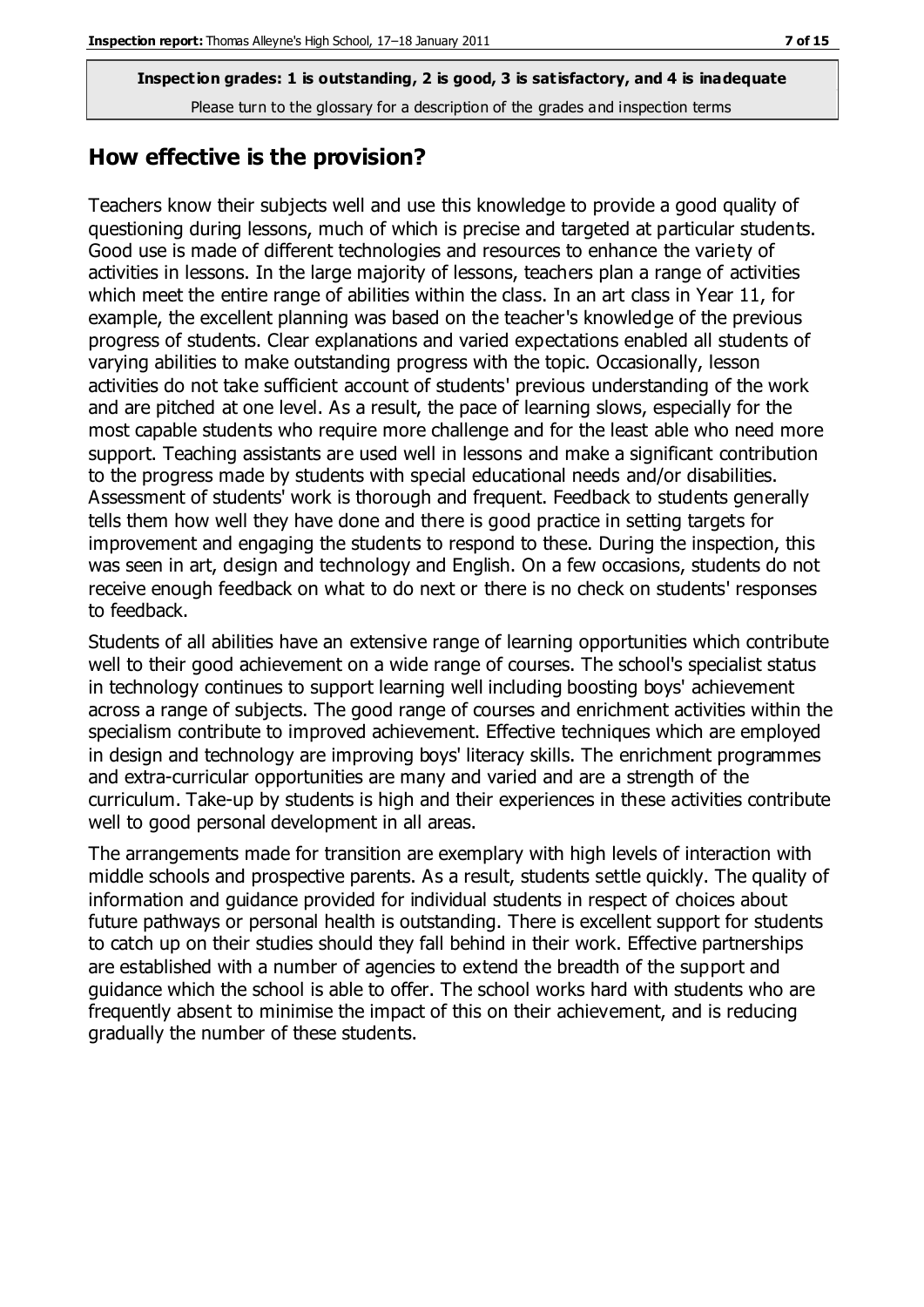**Inspection grades: 1 is outstanding, 2 is good, 3 is satisfactory, and 4 is inadequate**

Please turn to the glossary for a description of the grades and inspection terms

These are the grades for the quality of provision

| The quality of teaching                                                                                    |  |
|------------------------------------------------------------------------------------------------------------|--|
| Taking into account:<br>The use of assessment to support learning                                          |  |
| The extent to which the curriculum meets pupils' needs, including, where relevant,<br>through partnerships |  |
| The effectiveness of care, guidance and support                                                            |  |

#### **How effective are leadership and management?**

Very regular management meetings between senior and middle leaders ensure that communication about the school's direction is clear and consistent. Planning for improvement is good and regularly reviewed through these meetings. There is a systematic approach to monitoring the quality of teaching. Leaders tackle weaker areas of performance robustly, and share outstanding and good practice through a wellconstructed training and development programme. Over the last year, the key emphasis of this has shifted appropriately from the main school to the sixth form. The target-setting process for students and review of their progress has been improved substantially since the last inspection. The regular collection of data provides leaders with detailed information about the performance of different groups. Leaders at all levels are using it to identify gaps in performance and put interventions in place to close gaps and ensure equality of opportunity and that any discrimination is tackled. Members of the governing body are fully conversant with the school's work, and have a good understanding of its strengths and weaknesses. The development of information systems has enabled them to have a clearer view of students' achievements than previously. The 'governor of the month' initiative enables them to gain a deeper understanding of the school's work and informs them well on the views of staff and students. Parents' and carers' views are canvassed regularly. Procedures for safeguarding are good. Recording of information for checks on staff and visitors is carried out meticulously. Procedures for child protection are well established and staff training is comprehensive and up to date enabling staff to identify when students are at risk. There are extensive links with other providers including strong, working relationships with the local pyramid of schools. Work with feeder schools is contributing to improved attainment in English on entry to Year 9. The school has worked closely with other organisations in the town to identify needs for cohesion within the community, and its plan of action is being actively implemented. This includes opportunities for students to link with communities elsewhere in the United Kingdom which are culturally diverse.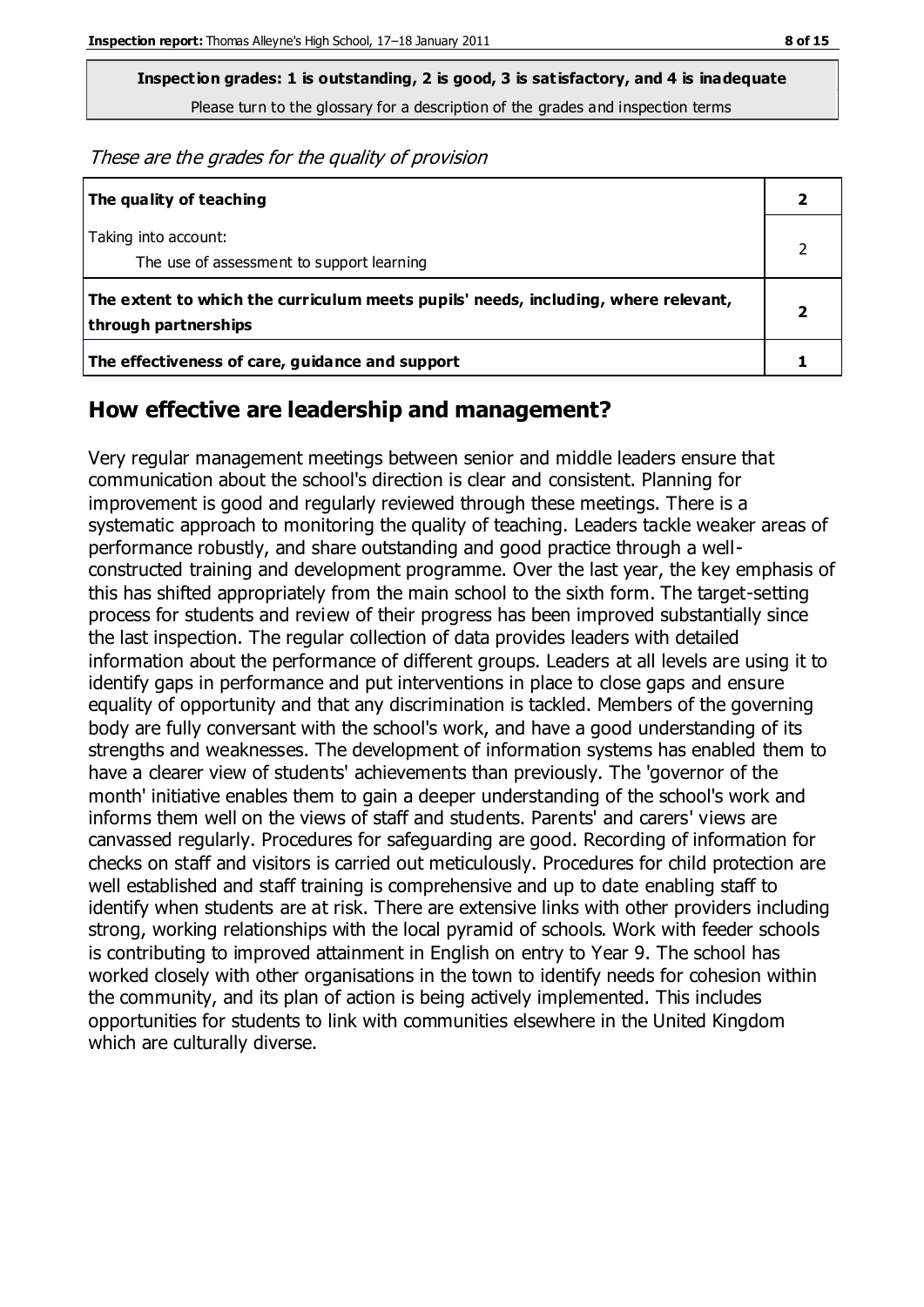**Inspection grades: 1 is outstanding, 2 is good, 3 is satisfactory, and 4 is inadequate**

Please turn to the glossary for a description of the grades and inspection terms

| The effectiveness of leadership and management in embedding ambition and driving<br><i>improvement</i>                                                           |                         |
|------------------------------------------------------------------------------------------------------------------------------------------------------------------|-------------------------|
| Taking into account:<br>The leadership and management of teaching and learning                                                                                   | 2                       |
| The effectiveness of the governing body in challenging and supporting the<br>school so that weaknesses are tackled decisively and statutory responsibilities met | $\overline{\mathbf{2}}$ |
| The effectiveness of the school's engagement with parents and carers                                                                                             | 1                       |
| The effectiveness of partnerships in promoting learning and well-being                                                                                           | $\overline{\mathbf{2}}$ |
| The effectiveness with which the school promotes equality of opportunity and tackles<br>discrimination                                                           | $\overline{2}$          |
| The effectiveness of safeguarding procedures                                                                                                                     | $\overline{2}$          |
| The effectiveness with which the school promotes community cohesion                                                                                              | $\overline{2}$          |
| The effectiveness with which the school deploys resources to achieve value for money                                                                             |                         |

These are the grades for leadership and management

## **Sixth form**

Attainment on entry to the sixth form is broadly average and progress is generally as expected by the end of the course. In 2010, most final year students progressed to university. Students make good use of opportunities to contribute to the school and wider community. Their role as peer counsellors is valued and effective in the lower school. Students feel safe and supported and are developing mature attitudes to their own and others' welfare. They enjoy their time in the sixth form. There are variations in the amount of progress made in different subjects which are attributable to inconsistencies in teaching. In the best practice, teachers use probing questions and assessment, plan imaginative opportunities for active learning and match these to the range of abilities to help students prepare for the wider demands and expectations of independent work beyond school. A broad range of relevant courses is offered which incorporates traditional and vocational A levels and the International Baccalaureate. There is a well developed enrichment programme. Care, guidance and support systems have been enhanced recently. A more rigorous and active system is in place to track students' progress which allows intervention to be employed more rapidly when underachievement is identified. School and sixth form leadership is focused on improving provision so that students' achievement increases. Action plans are being implemented across all departments and the evidence from the inspection indicates that achievement is increasing.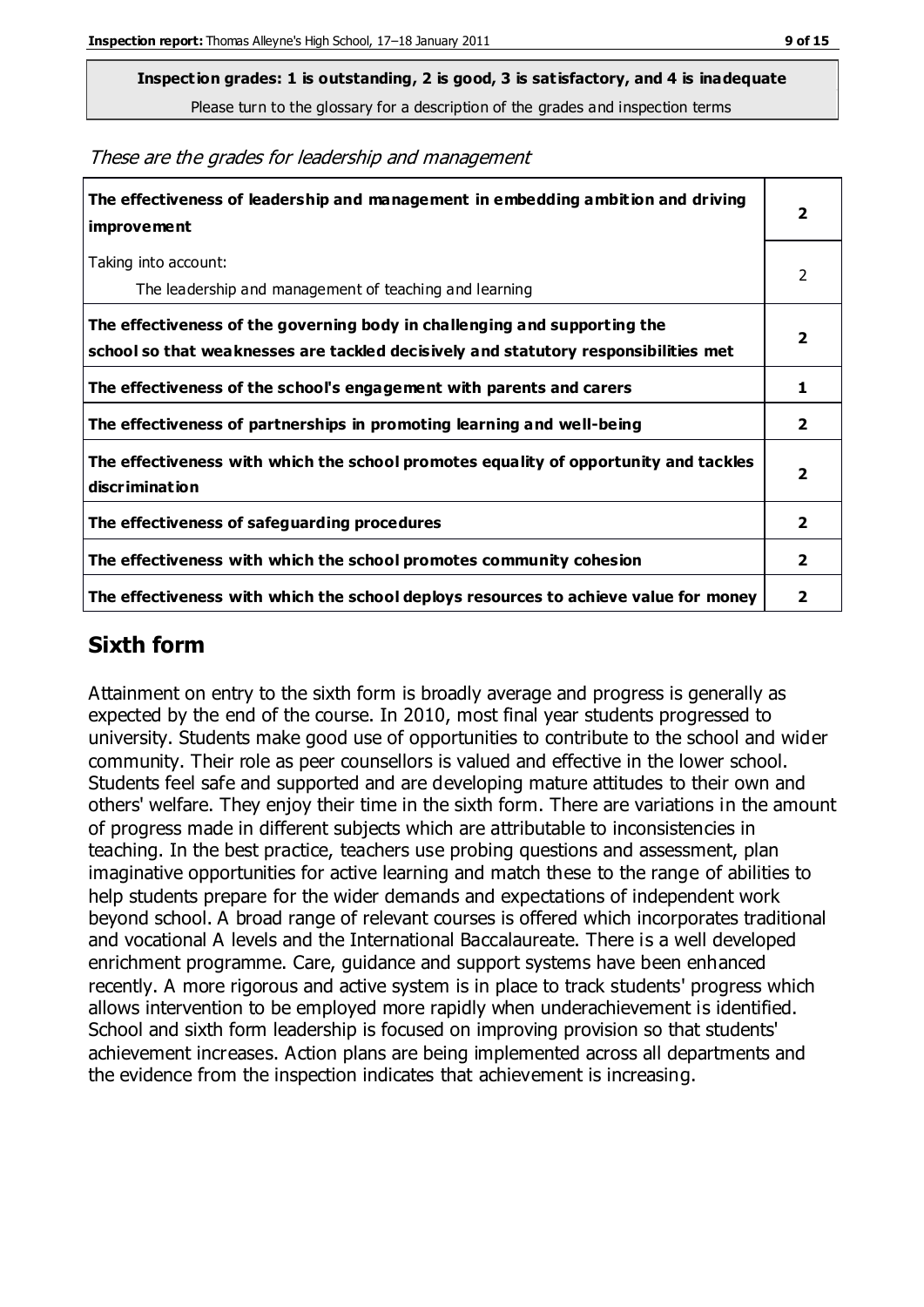**Inspection grades: 1 is outstanding, 2 is good, 3 is satisfactory, and 4 is inadequate**

Please turn to the glossary for a description of the grades and inspection terms

These are the grades for the sixth form

| Overall effectiveness of the sixth form                         |  |  |
|-----------------------------------------------------------------|--|--|
| Taking into account:<br>Outcomes for students in the sixth form |  |  |
| The quality of provision in the sixth form                      |  |  |
| Leadership and management of the sixth form                     |  |  |

#### **Views of parents and carers**

The proportion of parents and carers responding to the inspection questionnaire was higher than usual. A very large majority of parents and carers are happy with their children's experience at Thomas Alleyne. They are particularly positive that the school keeps their children safe, that school is enjoyed and that they are informed well about progress. A number of individual concerns were raised by some parents and carers. These were all shared with the headteacher. A number of concerns centred on students' behaviour. Inspectors followed this up during the inspection, and judged behaviour to be good. Strategies for managing behaviour are clearly communicated to staff, and are appropriately employed in most classrooms. As appropriate to the age of students, staff encourage students to exercise self-discipline and, in the main, students respond well to this encouragement. A number of parents and carers were concerned that their children's education had been affected by lack of continuity in teaching either through staff absence or shared teaching of classes. School leaders are also mindful of this concern. The occurrence of this has lessened this year, but leaders are, wherever possible, seeking to minimise the impact on individual students. The school is seeking to reduce the number of shared classes in next year's timetable.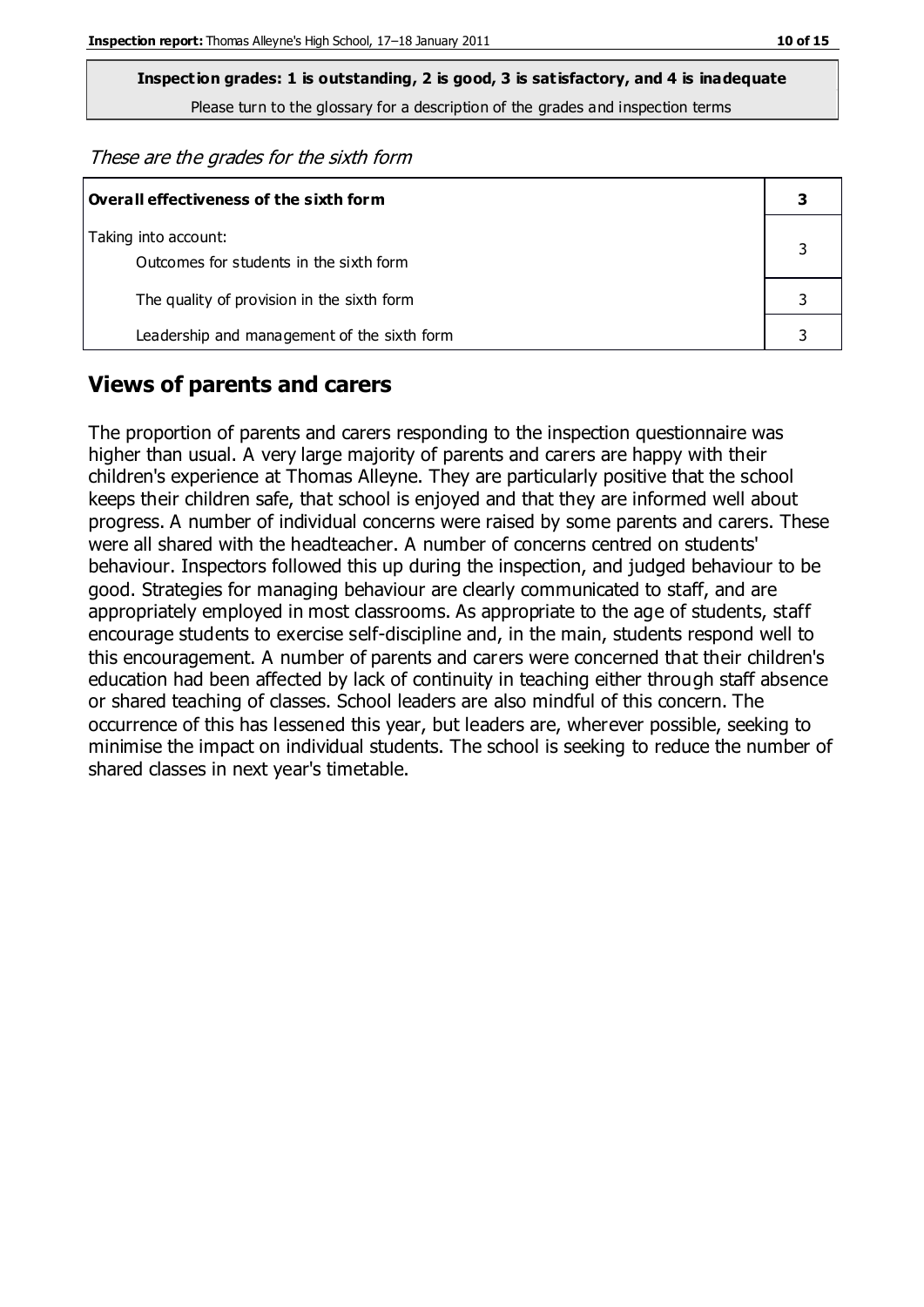#### **Responses from parents and carers to Ofsted's questionnaire**

Ofsted invited all the registered parents and carers of pupils registered at Thomas Alleyne's High School to complete a questionnaire about their views of the school.

In the questionnaire, parents and carers were asked to record how strongly they agreed with 13 statements about the school. The inspection team received 302 completed questionnaires by the end of the on-site inspection. In total, there are 1346 pupils registered at the school.

| <b>Statements</b>                                                                                                                                                                                                                                       | <b>Strongly</b><br>agree |               | <b>Agree</b> |               | <b>Disagree</b> |                | <b>Strongly</b><br>disagree |                |
|---------------------------------------------------------------------------------------------------------------------------------------------------------------------------------------------------------------------------------------------------------|--------------------------|---------------|--------------|---------------|-----------------|----------------|-----------------------------|----------------|
|                                                                                                                                                                                                                                                         | <b>Total</b>             | $\frac{0}{0}$ | <b>Total</b> | $\frac{0}{0}$ | <b>Total</b>    | $\frac{0}{0}$  | <b>Total</b>                | $\frac{0}{0}$  |
| My child enjoys school                                                                                                                                                                                                                                  | 95                       | 31            | 189          | 63            | 12              | $\overline{4}$ | 3                           | $\mathbf{1}$   |
| The school keeps my child<br>safe                                                                                                                                                                                                                       | 100                      | 33            | 189          | 63            | 6               | $\overline{2}$ | $\overline{2}$              | $\mathbf{1}$   |
| My school informs me about<br>my child's progress                                                                                                                                                                                                       | 126                      | 42            | 159          | 53            | 13              | 4              | $\overline{2}$              | $\mathbf{1}$   |
| My child is making enough<br>progress at this school                                                                                                                                                                                                    | 102                      | 34            | 173          | 57            | 23              | 8              | 3                           | $\mathbf{1}$   |
| The teaching is good at this<br>school                                                                                                                                                                                                                  | 84                       | 28            | 188          | 62            | 14              | 5              | $\overline{2}$              | $\mathbf{1}$   |
| The school helps me to<br>support my child's learning                                                                                                                                                                                                   | 75                       | 25            | 167          | 55            | 44              | 15             | $\overline{2}$              | $\mathbf{1}$   |
| The school helps my child to<br>have a healthy lifestyle                                                                                                                                                                                                | 57                       | 19            | 170          | 56            | 54              | 18             | $\mathbf{1}$                | $\mathbf 0$    |
| The school makes sure that<br>my child is well prepared for<br>the future (for example<br>changing year group,<br>changing school, and for<br>children who are finishing<br>school, entering further or<br>higher education, or entering<br>employment) | 87                       | 29            | 180          | 60            | 20              | $\overline{7}$ | 5                           | $\overline{2}$ |
| The school meets my child's<br>particular needs                                                                                                                                                                                                         | 87                       | 29            | 185          | 61            | 15              | 5              | 5                           | $\overline{2}$ |
| The school deals effectively<br>with unacceptable behaviour                                                                                                                                                                                             | 59                       | 20            | 180          | 60            | 29              | 10             | 9                           | 3              |
| The school takes account of<br>my suggestions and concerns                                                                                                                                                                                              | 58                       | 19            | 172          | 57            | 27              | 9              | $\overline{7}$              | 2              |
| The school is led and<br>managed effectively                                                                                                                                                                                                            | 89                       | 29            | 179          | 59            | 10              | 3              | 6                           | $\overline{2}$ |
| Overall, I am happy with my<br>child's experience at this<br>school                                                                                                                                                                                     | 120                      | 40            | 164          | 54            | 12              | $\overline{4}$ | 3                           | $\mathbf{1}$   |

The table above summarises the responses that parents and carers made to each statement. The percentages indicate the proportion of parents and carers giving that response out of the total number of completed questionnaires. Where one or more parents and carers chose not to answer a particular question, the percentages will not add up to 100%.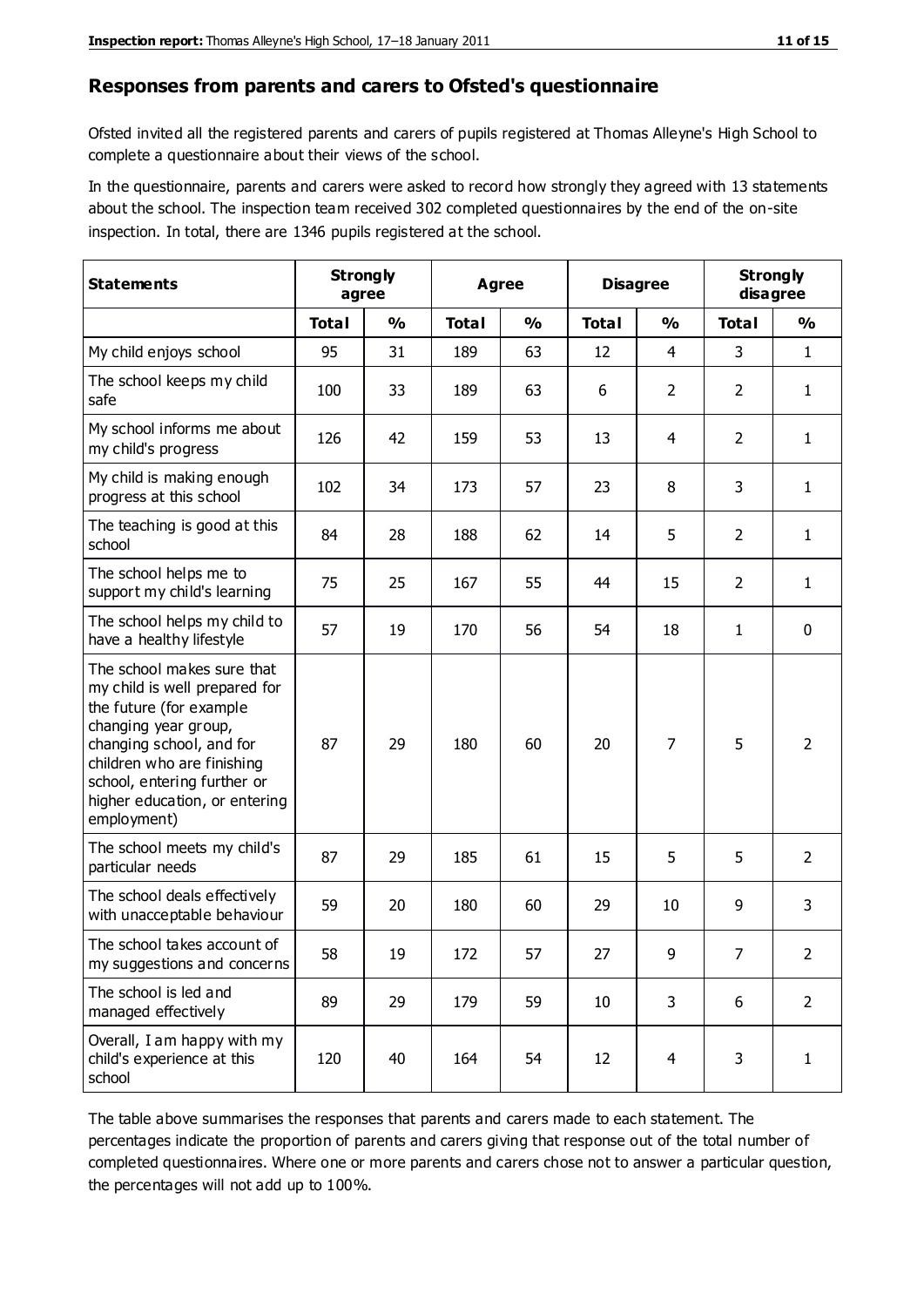## **Glossary**

| Grade   | <b>Judgement</b> | <b>Description</b>                                                                                                                                                                                                            |
|---------|------------------|-------------------------------------------------------------------------------------------------------------------------------------------------------------------------------------------------------------------------------|
| Grade 1 | Outstanding      | These features are highly effective. An outstanding school<br>provides exceptionally well for all its pupils' needs.                                                                                                          |
| Grade 2 | Good             | These are very positive features of a school. A school that<br>is good is serving its pupils well.                                                                                                                            |
| Grade 3 | Satisfactory     | These features are of reasonable quality. A satisfactory<br>school is providing adequately for its pupils.                                                                                                                    |
| Grade 4 | Inadequate       | These features are not of an acceptable standard. An<br>inadequate school needs to make significant improvement<br>in order to meet the needs of its pupils. Ofsted inspectors<br>will make further visits until it improves. |

#### **What inspection judgements mean**

### **Overall effectiveness of schools**

|                       | Overall effectiveness judgement (percentage of schools) |      |                     |                   |
|-----------------------|---------------------------------------------------------|------|---------------------|-------------------|
| <b>Type of school</b> | <b>Outstanding</b>                                      | Good | <b>Satisfactory</b> | <b>Inadequate</b> |
| Nursery schools       | 59                                                      | 35   | 3                   | 3                 |
| Primary schools       | 9                                                       | 44   | 39                  | 7                 |
| Secondary schools     | 13                                                      | 36   | 41                  | 11                |
| Sixth forms           | 15                                                      | 39   | 43                  | 3                 |
| Special schools       | 35                                                      | 43   | 17                  | 5                 |
| Pupil referral units  | 21                                                      | 42   | 29                  | 9                 |
| All schools           | 13                                                      | 43   | 37                  | 8                 |

New school inspection arrangements were introduced on 1 September 2009. This means that inspectors now make some additional judgements that were not made previously.

The data in the table above are for the period 1 September 2009 to 31 August 2010 and are consistent with the latest published official statistics about maintained school inspection outcomes (see **[www.ofsted.gov.uk](http://www.ofsted.gov.uk/)**).

The sample of schools inspected during 2009/10 was not representative of all schools nationally, as weaker schools are inspected more frequently than good or outstanding schools.

Percentages are rounded and do not always add exactly to 100.

Sixth form figures reflect the judgements made for the overall effectiveness of the sixth form in secondary schools, special schools and pupil referral units.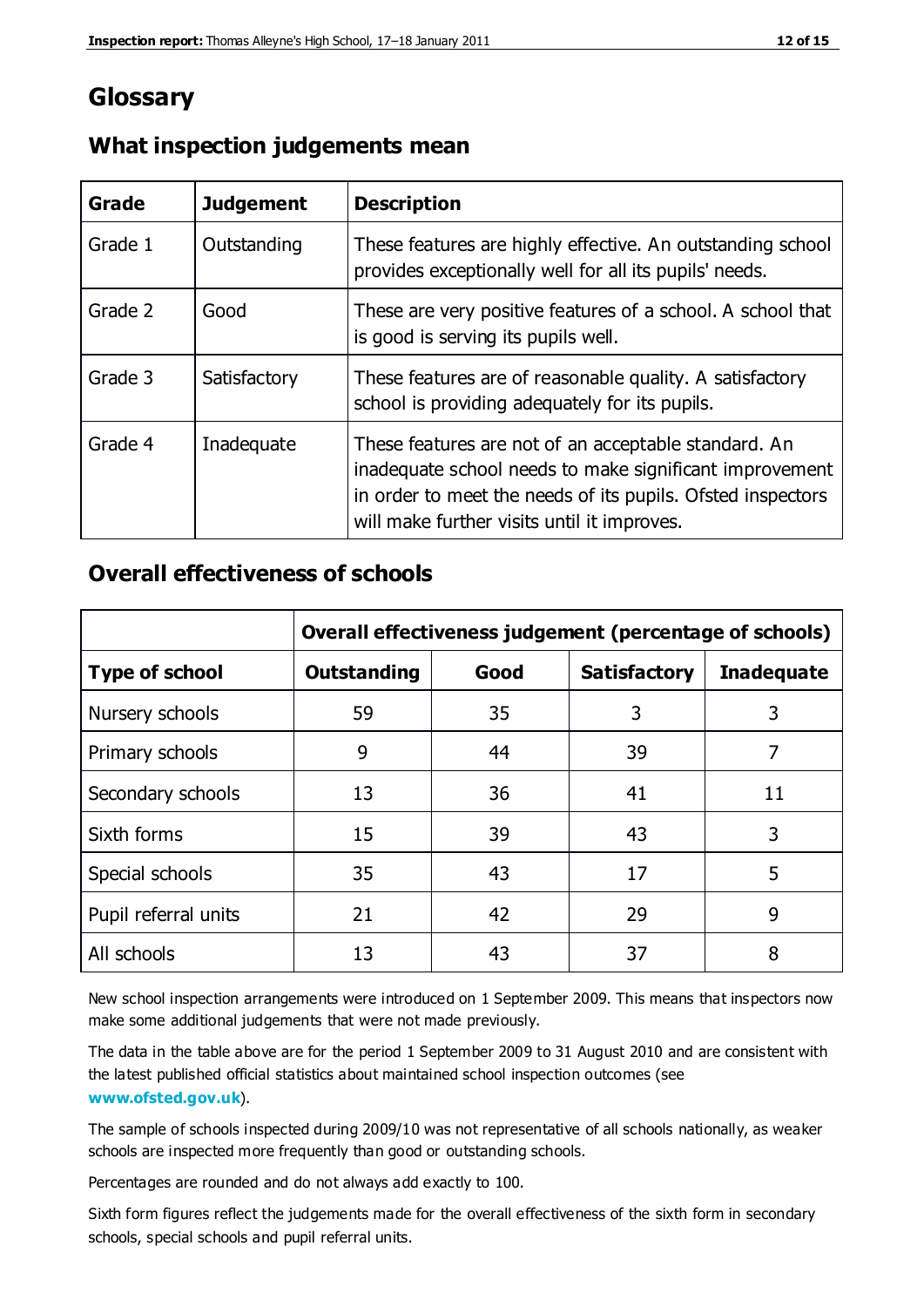# **Common terminology used by inspectors**

| Achievement:               | the progress and success of a pupil in their learning,<br>development or training.                                                                                                                                                          |  |  |
|----------------------------|---------------------------------------------------------------------------------------------------------------------------------------------------------------------------------------------------------------------------------------------|--|--|
| Attainment:                | the standard of the pupils' work shown by test and<br>examination results and in lessons.                                                                                                                                                   |  |  |
| Capacity to improve:       | the proven ability of the school to continue<br>improving. Inspectors base this judgement on what<br>the school has accomplished so far and on the quality<br>of its systems to maintain improvement.                                       |  |  |
| Leadership and management: | the contribution of all the staff with responsibilities,<br>not just the headteacher, to identifying priorities,<br>directing and motivating staff and running the school.                                                                  |  |  |
| Learning:                  | how well pupils acquire knowledge, develop their<br>understanding, learn and practise skills and are<br>developing their competence as learners.                                                                                            |  |  |
| Overall effectiveness:     | inspectors form a judgement on a school's overall<br>effectiveness based on the findings from their<br>inspection of the school. The following judgements,<br>in particular, influence what the overall effectiveness<br>judgement will be. |  |  |
|                            | The school's capacity for sustained<br>improvement.                                                                                                                                                                                         |  |  |
|                            | Outcomes for individuals and groups of pupils.                                                                                                                                                                                              |  |  |
|                            | The quality of teaching.                                                                                                                                                                                                                    |  |  |
|                            | The extent to which the curriculum meets<br>pupils' needs, including, where relevant,<br>through partnerships.                                                                                                                              |  |  |
|                            | The effectiveness of care, guidance and<br>support.                                                                                                                                                                                         |  |  |
| Progress:                  | the rate at which pupils are learning in lessons and<br>over longer periods of time. It is often measured by<br>comparing the pupils' attainment at the end of a key                                                                        |  |  |

stage with their attainment when they started.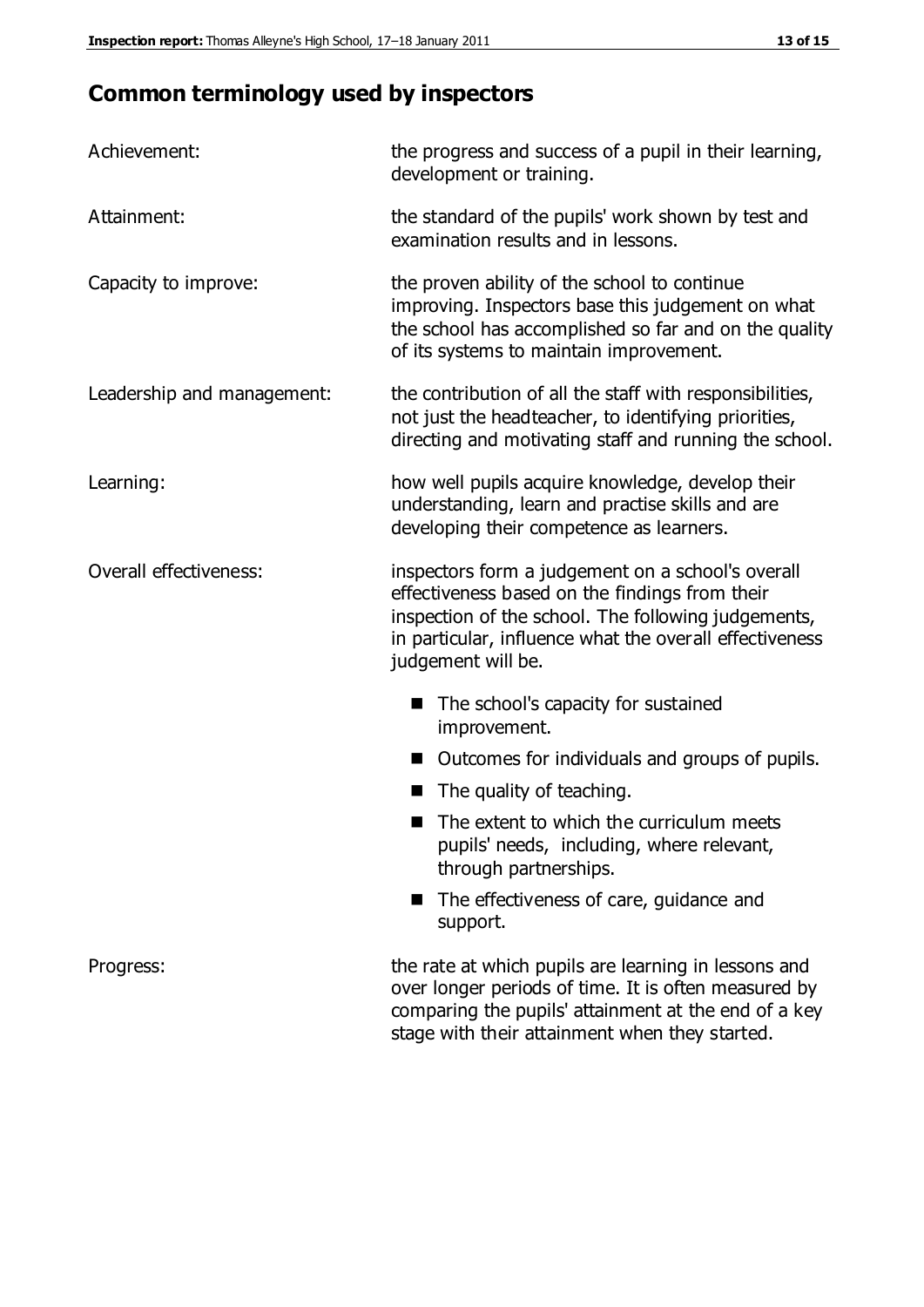#### **This letter is provided for the school, parents and carers to share with their children. It describes Ofsted's main findings from the inspection of their school.**

19 January 2011

#### Dear Students

#### **Inspection of Thomas Alleyne's High School, Uttoxeter, ST14 8DU**

Thank you for the help you provided when we visited your school recently. We received a warm welcome and your comments and questionnaires were very helpful to us.

The quality of education provided in the school is good. It is satisfactory and improving in the sixth form. Examination results are above average in Year 11 and average in the sixth form. You form very positive relationships with other members of the school community and large numbers of you make an extremely positive contribution to the way that the community runs. You also help in a number of ways within local organisations in Uttoxeter. We agree with you that the staff in school look after you really well, and those of you who need it get plenty of extra help from teachers and other adults. You understand how to lead healthy lives and it was good to see so many involved in the school's sports programme and activities out of school. You told us you feel safe in school. You clearly get on well together and behave appropriately around school and in lessons.

Your teachers spend a great deal of time preparing lessons and resources to make them interesting. We are asking them to look at ways of matching lesson activities to your ability so that some of you get more of a challenge and some a little more support. We are also asking them to make sure that their feedback on your work tells you precisely what you need to work on next to improve. We are asking you to consider their advice and how you can reflect it in your future work. Leaders in your school are working on plans to improve the sixth form so that you make greater progress there. We are asking the school to continue its focus on the sixth form by looking at ways of extending the amount of progress made by sixth form students and ensuring that progress is tracked carefully so that any underachievement is identified quickly.

We hope that you will all play your part in helping the school to improve further by striving to do your very best in your work and help the headteacher and staff put these improvements in place.

Yours sincerely

Ruth Westbrook

Lead inspector